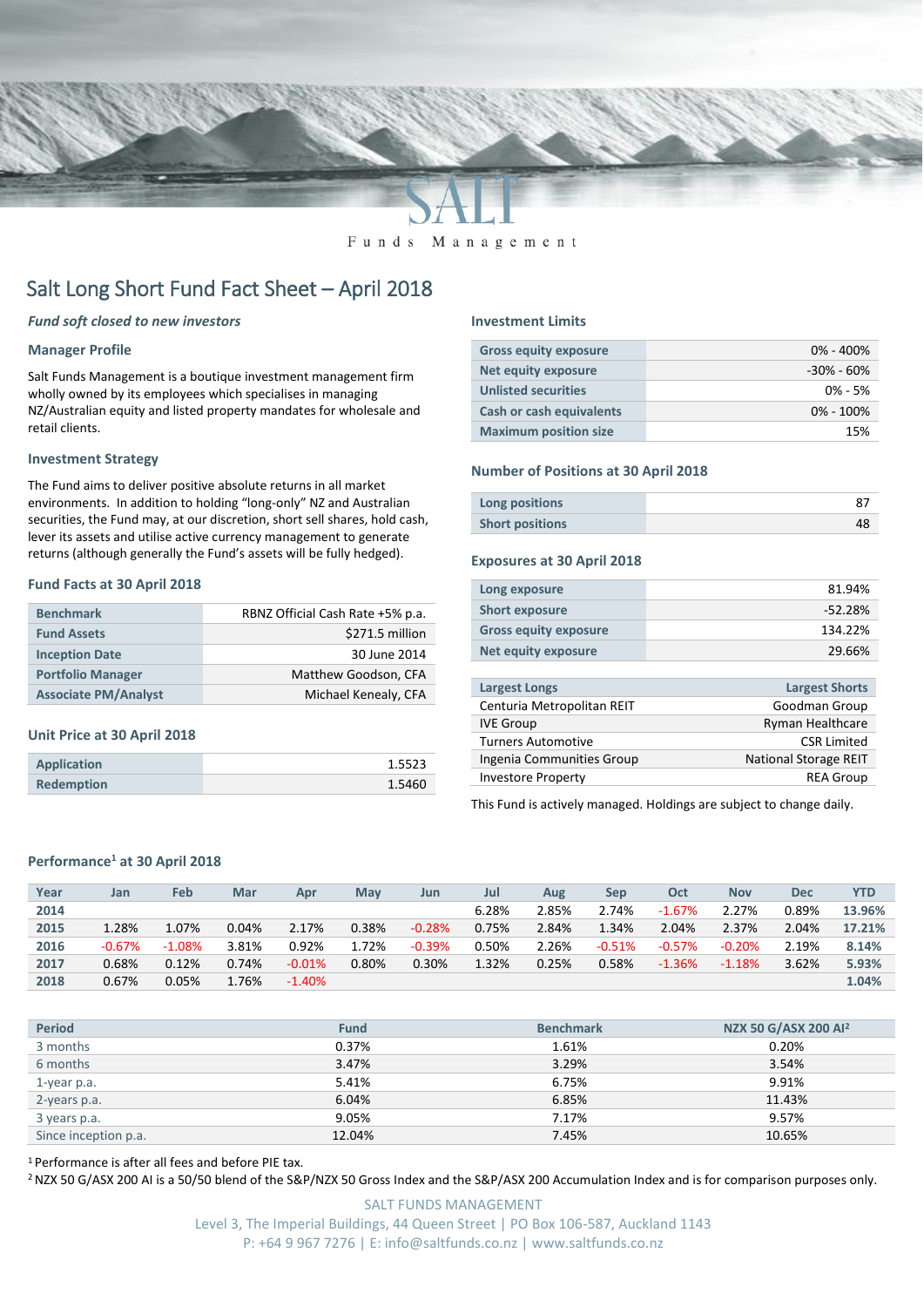

## **Country Allocation at 30 April 2018 (Gross Equity Exposure) April 2018 Individual Stock Contribution**



### **Fund Commentary**

#### Dear Fellow Investor,

After a strong March quarter in the face of volatile markets, the Fund experienced a very difficult month in April, with a return of -1.40% after all fees and expenses. This compared to the S&P/NZX 50 Gross Index advancing +1.50% and the S&P/ASX 200 Accumulation Index rising by a sharp 3.91%. The net positioning of the Fund was around the 30% net long mark for the month, so stock selection and especially style factors were the key areas that caused difficulty. We did not walk into any major earnings warnings from longs or takeovers of shorts, rather there was a steady erosion of performance as high growth momentum stocks rose sharply, while valuation factors languished.

Since inception on 30 June 2014, the Fund has now returned +54.6% after all fees and expenses. Thirty-four of those forty-six months have had positive returns, we are yet to have a negative quarter and our correlation to increasingly volatile equity markets remains statistically zero.

April was a frustrating month where we experienced death by a thousand cuts thanks to a mix of randomness, some peripheral damage from the Australian Financial Enquiry, a rally in interestrate sensitive companies despite a sharp rise in bond yields (e.g. bank refugees bought the likes of Goodman Group), some minor errors that were punished harshly, and style factors where some of our shorted growth darlings went to stratospheric valuations. While the Australian market was up by 3.91%, the sizeable financials sub-index was up by only 0.1%, meaning we estimate the rest of the market was up by a euphoric 5.7%. We missed the emergency bull market memo.

We perhaps should have looked a little further afield where several signs of bubbly absurdity reared their heads. According to topdowncharts.com, the percentage of US IPO's with negative earnings is running at around 75% - the same level as 1999. On a

## Salt Long Short Fund Fact Sheet April 2018 Page 2 of 5



similar note, Wework managed to issue \$702m of junk bonds amidst hot demand on the basis of their forecasts for "community adjusted EBITDA" – which is EBITDA excluding marketing, general and admin, development and design costs. It is also known as revenue! The fact that this bond traded at \$0.95 in the dollar just three days after issuance perhaps shows that we are seeing peak junk bond bubble.

Another real oddity in a puzzling month was a sharp move upwards in a range of interest-rate sensitive securities despite bond yields rising around the world on gathering signs of inflation. In Australia, the 10-year yield rose from 2.82% to 2.94% but we saw sharp bounces from the likes of Sydney Airport (SYD, +6.3% - not owned); Goodman Group (GMG, +7.6% to post-GFC highs - a large short); ASX Limited (ASX, +4.6% - a mid-sized short) et al. In our view, this divergence between bonds and bond-proxy equities will prove short-lived as higher inflation and bond yields are here to stay.

We spent much of last week in Australia at the flagship Macquarie Investment Conference (hence the slightly later nature of this letter). Two things really stood out: Firstly, there was a real emphasis by companies on managing investor expectations and on delivering a growth "story". Earnings momentum and index inclusion are everything at present, while valuation means nothing – this will most assuredly change. Secondly, a good proportion of the managers have never seen a bear market and they seem focused on what the next number is going to be from a company rather than what the company is actually worth. The higher the PE, the fuller the room – if a company is on a low PE then there must be something wrong with it.

Numerous signs during the month pointed to incipient inflation. US CPI rose to +2.1% in the year to March and the Fed's favoured target of the PCE deflator reached the 2.0% promised land in a release just after month end. Perhaps more interestingly, the New York Fed's Underlying Inflation Gauge, which is based on a wide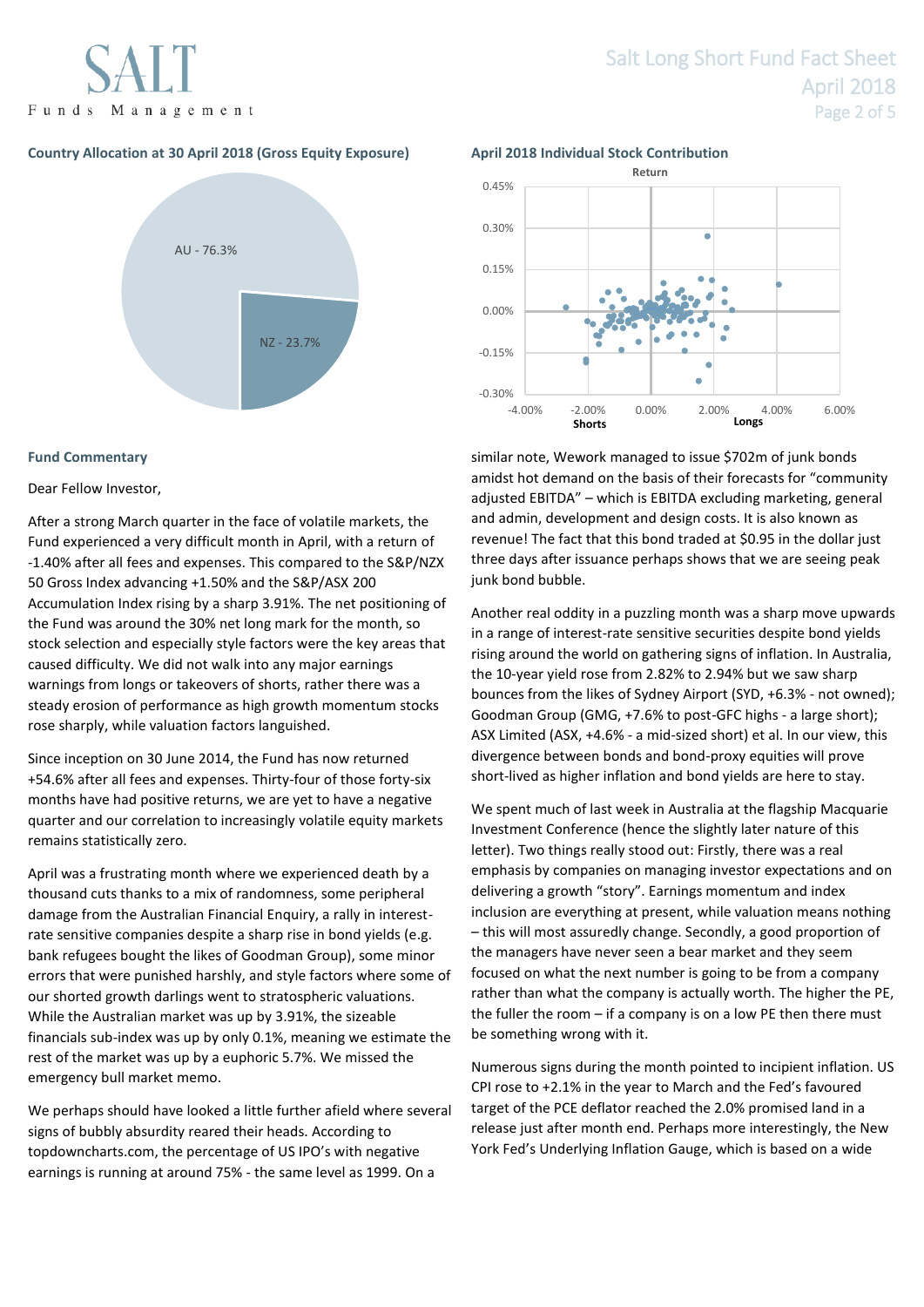

range of price indices, rose by 3.14% in the March year, its hottest level since the good old days of normality back in July 2006.

While the US is enjoying a strong result season (partly due to tax cuts and the previously weak USD), another theme coming out of it has been widespread anecdotal reports of cost pressure thanks to oil, labour, transport, commodities, impending tariffs and the weak USD. A CNBC article highlighted examples such as Caterpillar – "steel and other commodity costs to be a headwind"; 3M – "higher than anticipated costs for transportation and raw materials"; Kimberley-Clark – "significant commodity inflation"; Whirlpool – "significant raw material inflation"; Halliburton – "there will likely be wage inflation and additional pricing will be necessary for cost recovery" et al.

Inflation is most assuredly coming and the US Employment Cost Index for the March year rose to 2.7%, the largest increase since 3Q08. Even in Germany, that pillar of price stability, a large public sector wage agreement gave workers a 3.2% increase. Years of remarkably loose monetary policy are finally beginning to work.

There is no question that the Goldilocks era of low yields and steady growth is over. The most interesting question for investors now lies in the direction that the inflationary dyke breaks. If it does so in a stagflationary manner, then the next few years will be very sticky indeed for equity markets. However, if we see a more conventional reflation cycle, then higher bond yields across the curve will be accompanied by stronger earnings. This historically hasn't been too bad an environment for equities until inflation gets to the 4% type region.

While earnings growth is strong right now, some worrying signs of stagflation are popping up. Cost-push pressure from oil is the most obvious concern. Combine that with massive US fiscal deficits for decades into the future and memories of the 1970's come flooding back. Another sign was the Citi Economic Surprise Index in March, which sagged from readings in the +20-30 regions to -2. This was particularly evident in Europe, where the stronger Euro and widening credit spreads have seen a slowdown, with this in turn putting the ECB's consideration of ending QE on hold until July. What will they do if inflation is strong and the economy is weak?

To summarise our macro diversion, we believe we are at an inflection point where Goldilocks is over and bond yields are rising thanks to higher inflation, huge bond supply from wider US deficits and less demand as QE gradually and spasmodically transitions to QT. This scenario points to being wary of bond-proxy equities, equities with leverage to housing markets that may fall when financing costs rise and to high growth stocks, whose valuations are very sensitive to the NPV of forecast growth in 2025 and 2030. This is how we have tilted the Fund.

Amongst this yield-sensitive tilt, we have a sizeable non-consensus net short position in the NZ retirement village sector, chiefly via Ryman and to a lesser degree via Summerset. We thought we

would devote a portion of this month's letter to stepping through our thinking here.

The great bull market in NZ house prices and turnover is finally coming to an end as several factors converge. Falling prices will have a major valuation impact on the sector. When an inhabitant passes away after an average of around 7 years occupancy, the operator re-sells the unit at a far higher price thanks to 7 years of accumulated house price inflation and retains 20-30% of the sale price as a deferred management fee. Bullish analysts and property valuers then project this process of sales and resales to continue alongside many decades of unbroken house price inflation so that this fee becomes an extremely large number indeed.

Aside from the myth that house prices never go down, these house price inflation projections also typically run well above household income growth. This implausibly means that housing affordability will worsen every year forever from its current record-high level of house prices relative to incomes. Unfortunately, history shows that real NZ house prices fell by over 40% in the early-mid 1970's as interest rates rose, immigration slowed, planning laws were eased and global economic shocks hit – sound familiar?

However, this is only the half of it. The real crunch will come when there is a sharp slowdown in turnover. This is already occurring in Auckland, where we calculate that REINZ data shows housing turnover per capita has fallen back to its 2009 lows. At some point, an inability to sell a vacant village unit to incoming occupants will affect the inventory turnover of retirement villages. We have already heard several anecdotes of deceased estates waiting many months for payment in Auckland.

The problem is that the villages' capital structure consists of a dash of equity, a modicum of bank/bond debt and a vast amount of zero-cost occupier advances. This is a formula for Croseus-like riches in a rising market but what happens when an occupant passes away and the unit cannot be resold? Where does the money come from to repay the estate when the equity base is such a small part of the capital structure? It was this problem that saw the Metlifecare share price fall from \$8 to \$1 in the aftermath of the GFC when the NZ housing market slowed for a year or two and they had great difficulty selling units in two of their key villages.

We have high confidence that this conceptual outlook for retirement villages will play out at some point but the theory won't be tested until the housing market actually tips over. How are we looking on that front?

- 1. The latest data shows a picture of house prices falling slightly in Auckland, rising at a slowing rate in the provinces and turnover being especially weak in Auckland.
- 2. Immigration has been a key driver of demand (albeit largely offset by people per house rising). The latest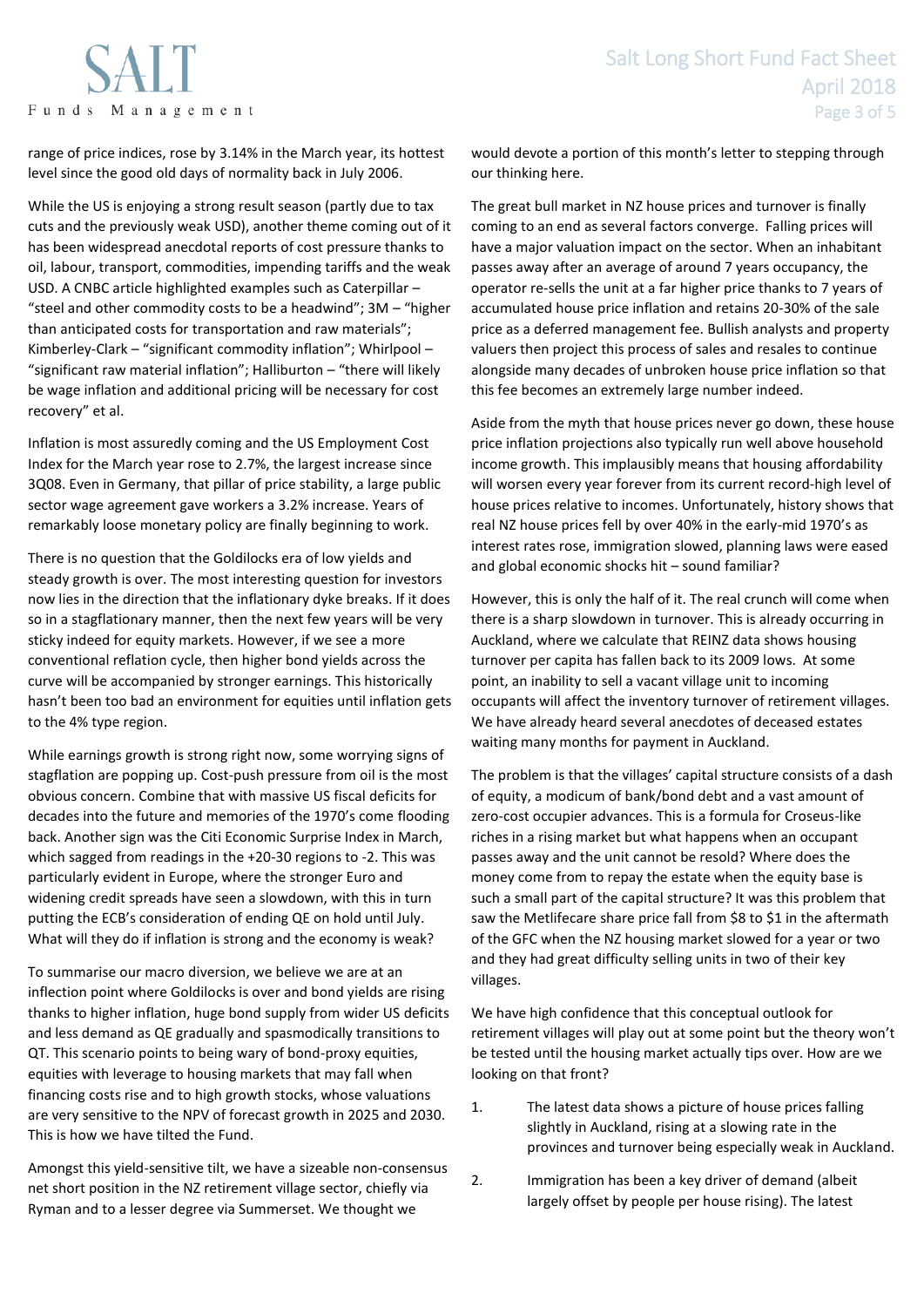## Salt Long Short Fund Fact Sheet April 2018 Page 4 of 5

numbers for the year to March showed a gradual slowdown to a still very high level of 68,000 net immigrants compared to a peak of 72,400 back in the year to July 2017. So, immigration is not tipping over just yet, but government policy is clearly tilted to lowering the number further.

- 3. A Treasury study that the NBR reported on during the month showed that Auckland's population growth has been well overstated. Official data shows Auckland's population rose from 1.49m to 1.61m in the three years to 2016 but analysing internal migration movements using a wider data-set shows the rise was only half that. Moreover, the arrivals have a skew to being single and on temporary visas, while the departures have been families moving out of larger homes. Not only is immigration slowing but its impact on the narrative that Auckland house prices must keep rising forever has been misplaced.
- 4. A Select Committee is currently receiving submissions on the proposal to ban foreign buyers, with an outcome likely later this year. Westpac economists point out that Toronto house prices fell by 6% in a six-month period after a 15% stamp duty was imposed on foreigners. A UBS case-study showed that a 5% stamp duty would only see 50% of Chinese intended property purchasers followthrough, while this drops to only 10% of purchasers at a 20% stamp duty. A foreign buyer ban will likely have a similar impact.
- 5. RBNZ lending data shows that loans to first home buyers have been quite solid of late and that loans to investors have recovered to the levels of a year ago as LTV lending restrictions have been eased. However, investor loans are still a good 40% below the levels of two years ago. We expect further pressure on investors as mooted policy changes see the removal of negative gearing and the capital gains Bright Line test being extended from two to five years. Westpac also expects the Tax Working Group to recommend some form of capital gains tax on properties excluding the family home and they highlight their past analysis that such a tax could reduce house prices by 15%.
- 6. Another curve-ball is that the Royal Commission of Inquiry into the Australian financial sector may lead to something of a credit crunch in that market, with an inevitable spill over effect in NZ. The key issue is that rather than carrying out individual assessments of a borrower's expenditure, some banks were using an unrealistically low default measure. This meant the borrower's ability to pay was being over-estimated and their mortgage loan is far larger than it should have been. Smaller new loans at the margin will require larger deposits and less demand for houses.

Toronto's experience over the last year may be an interesting analogue for Auckland given a similar dynamic of strongly growing population, strong offshore buying and huge growth in private credit to locals. Well, according to the Toronto Real Estate Board, sales in April were -32% on a year ago, the average price fell - 12.3%, while a price index was down -5.2%. Throw that in a retirement village valuation model and see what happens! The lesson is that prices follow volumes and in Auckland, it has only just begun.

Returning to the weak performance of the Fund during April, our return of -1.40% reflected the worst "winners to losers" that we can remember, with it coming in at a very poor 44.8%. Normally, we would expect an outcome in the mid 50% region. There was also a moderate skew to slightly more large losers than winners, but this was a minor factor relative to the simple reality that too many shorts went up and too many longs went down.

The largest negative was our poorly timed foray a couple of months ago into Perpetual (PPT, -13.5%), which came under heavy pressure from two sources. Firstly, the Royal Commission unexpectedly cast a pall over the broader sector even though PPT has not directly come under the gun. Secondly, PPT reported a very weak FUM update early in the month, which featured large \$1.4bn net outflows from their Australian equities business. As a value-oriented manager, we have great sympathy with how the current market obsession with darling growth stories is difficult for their style. However, as an investor, we do worry that it can be difficult to stabilise such trends once started. We attribute over half of PPT's value to their private advisory and corporate trust businesses and we have little doubt that PPT is now cheap, but it is the antithesis of the earnings momentum trade that the market is currently chasing. We cut our position in half prior to the worst of the pain.

The second offender was another repeat attendee in the form of our mid-sized long in Eclipx Group (ECX, -9.2%). This vertically integrated car fleet management, equipment finance and auction business has continued to fall steadily for reasons that we cannot put our finger on. Used car market volumes and residual valuations seem fine but perhaps the thematic fear from current US difficulties in this segment is feeding into investors' views. Other possible concerns have been unsourced press speculation that the Grays integration is not going well, (which would be contrary to ECX's AGM update) and a blow-out in funding spreads for the finance business. This could be an issue at the margin, but we understand that ECX fully hedges their book at origination.

The third negative of note was our large short in CSR Limited (CSR, +8.9%) which has defied the peak of the Australian housing cycle with a run of six consecutive up months. High aluminium prices have helped but they do hedge the majority of their production. CSR is now on consensus PE multiples of 13.5x Mar18 going to 16.2x Mar19 and 17.5x Mar20. They also carry the burden of the entire asbestos liability for the former Rinker Group, which blows